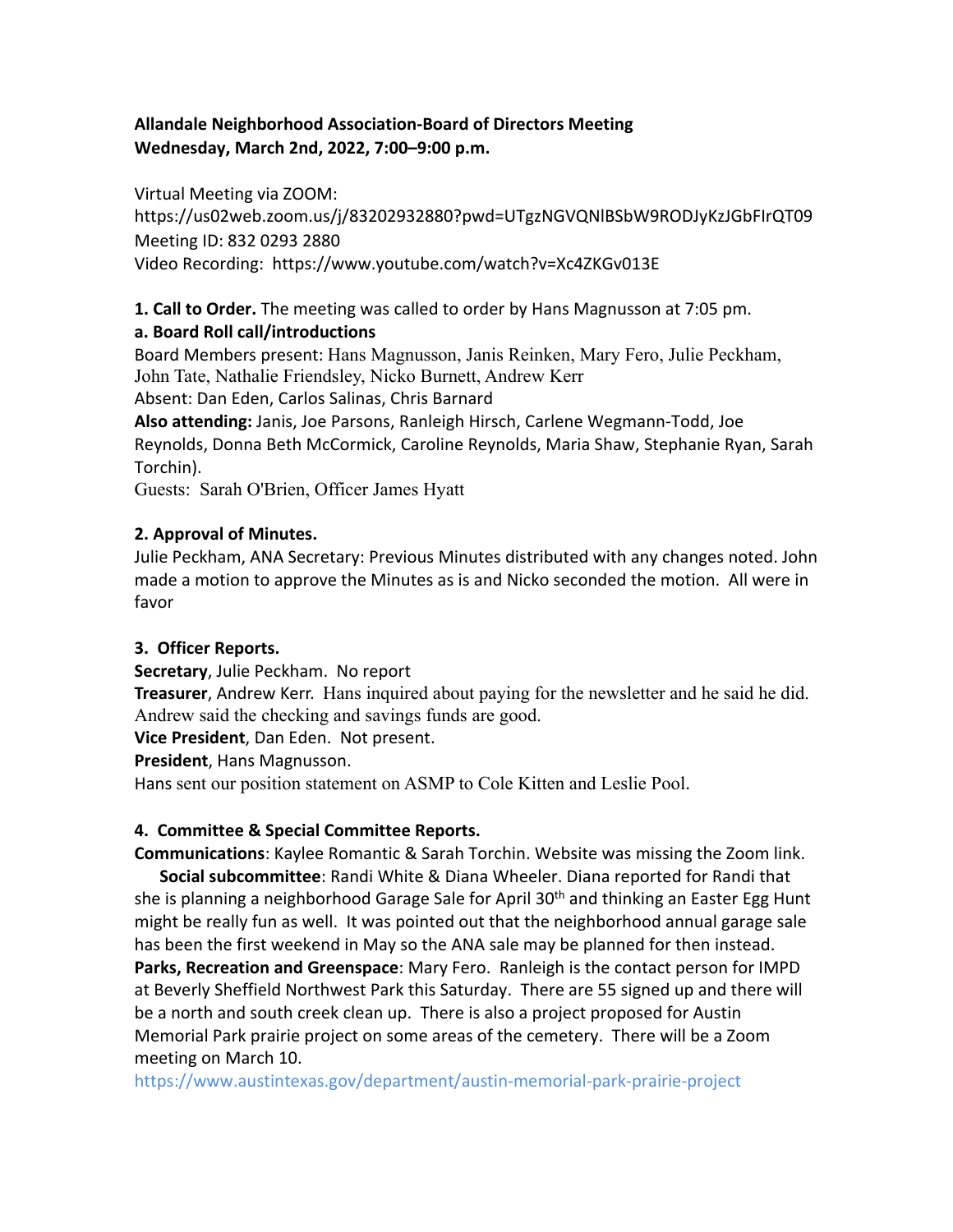**Zoning, Planning and Land Use**: Nathalie Frensley – Members of the committee have been active in the ASMP. The Wilbur Dr. lawsuit is playing out but no progress since last time. The Zoning Committee is working on deed restrictions. They will have a meeting later this month.

**Safety**: Carlene Wegman Todd.

Our new PR will be on later in this meeting. The Safety Committee will meet later this month.

**Membership**: Dan Eden. N/A.

### **5. Appoint New Treasurer.**

Andrew wants to take a leave of absence but remain on the board.

a. Nominated: Nicko Burnett

Mary made a motion to appoint Nicko to take over Andrew's position and Nathalie seconded it. Janis suggested it be as an interim treasurer. Discussion ensued. It was decided that at least for the next month Nicko will be interim treasurer with Mary making that motion and Janis seconding it

### **6. ANA General Meeting of the Membership April**

Hans likes the efficiency of the Zoom meetings but would like to have some in person. There was discussion over this to make it accessible to all. John suggested having a meeting in the park. Maybe there could be a business meeting with a social activity after. Diana said if there is a specific social activity organized Randi could probably do it. We will move forward with the General ANA meeting on Zoom for April. All were in favor. a. Proposal: Zoom for meeting and schedule an in person special meeting, maybe a meet and greet someplace outside. Maybe a social event at Yard Bar.

#### **7. Rosedale School Presentation.**

It is nearing completion and Sarah O'Brien (from AISD Communications) is on the meeting to talk about it. The school opened February 22 to students. There will be a formal opening this month with an open house Monday, March  $7<sup>th</sup>$  so neighbors can see inside. There will be a clinic partner, but it hasn't been determined yet. That structure is completed. The school serves ages from 3-22 years who are medically fragile. It is typically 100 students. AISD is re-purposing the old Rosedale School. Sarah's info: Sarah.obrien@austinisd.org. Here is the link for the Repurposing Process she mentioned: https://www.austinisd.org/repurposing

a. Joe Parsons and Project Manager TBD- He said it is a handsome campus.

## 8. **ANA position statement to ASMP Amendments.**

We are writing this up so the whole board is behind leaving the street designation alone. To look carefully when the Transportation Department proposes something. They should leave ROW alone. It is a separate objective. Janis moved to adopt this resolution and Nathalie seconded it. All were in favor so the motion carries. There was lots of discussion about street levels. It is important that the streets are for shared use.